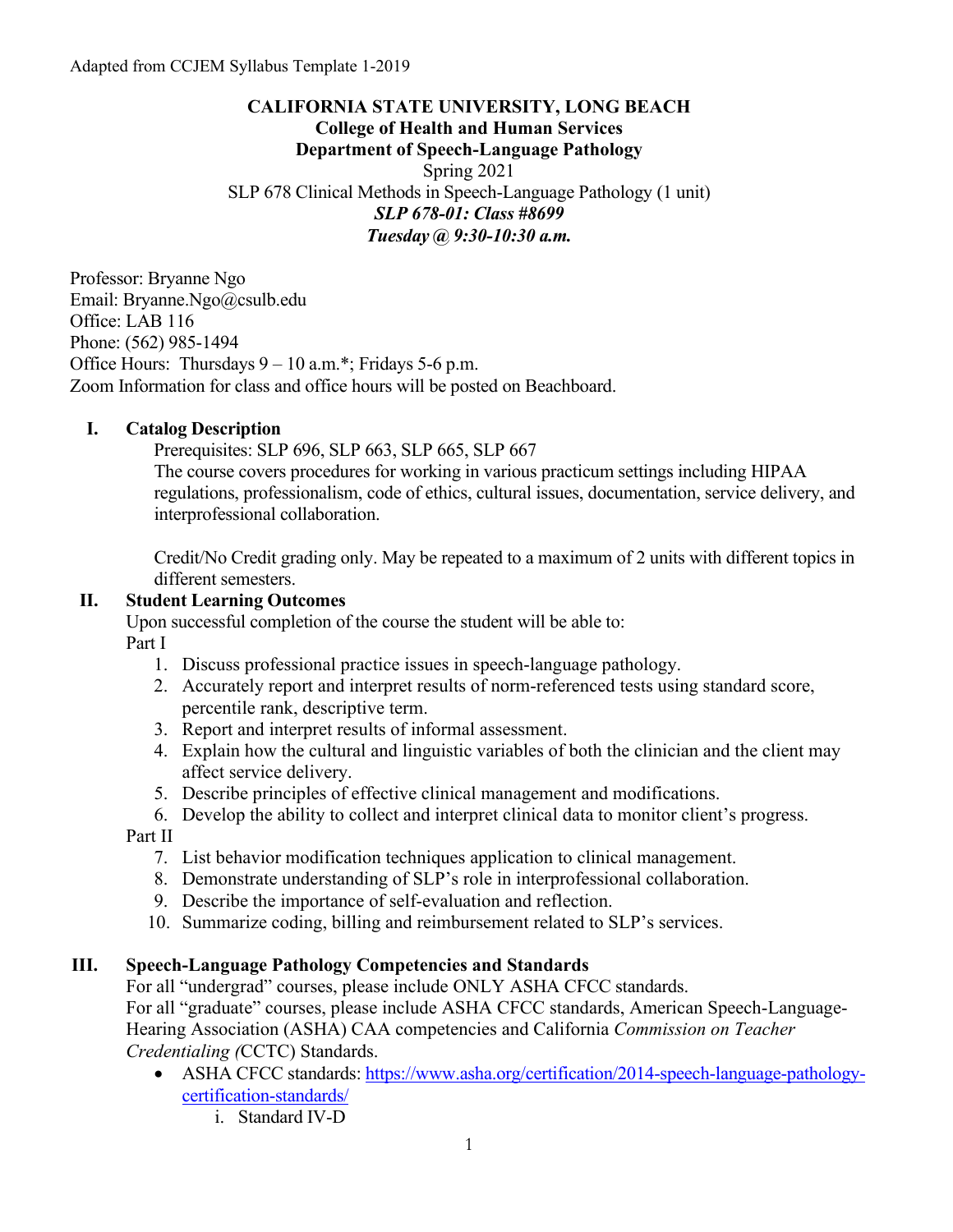- ii. Standard IV-E
- iii. Standard IV-G
- iv. Standard IV-H
- v. Standard V-A
- vi. Standard V-B
- ASHA CAA competencies: [https://caa.asha.org/wp-content/uploads/Accreditation-](https://caa.asha.org/wp-content/uploads/Accreditation-Standards-for-Graduate-Programs.pdf)[Standards-for-Graduate-Programs.pdf](https://caa.asha.org/wp-content/uploads/Accreditation-Standards-for-Graduate-Programs.pdf)
	- i. 3.1.2A Foundations of Audiology Practice (?)
	- ii. 3.1.1B Professional Practice Competencies
	- iii. 3.1.6B General Knowledge and Skills Applicable to Professional Practice
- CCTC SLP standards[: http://www.sjsu.edu/gup/docs/assess\\_report/CCTC-](http://www.sjsu.edu/gup/docs/assess_report/CCTC-ASHACrosswalk.pdf)[ASHACrosswalk.pdf](http://www.sjsu.edu/gup/docs/assess_report/CCTC-ASHACrosswalk.pdf)
	- i. 3: Educating Diverse Learners
	- ii. 4: Effective Communication and Collaborative Partnerships
	- iii. 5: Assessment of Students
	- iv. SLP Standard 4: Assessment of Speech and Language Disorders
	- v. SLP Standard 5: Management of Speech and Language Disorders
	- vi. SLP Standard 7: Consultation and Collaboration

## **IV. Course Modality**

Alternative Instruction Modality: One-third to two-thirds of the student/faculty and student/student contact time uses academic technology to structure remote activities. The remaining communication is face-to-face, similar to a traditional class via Zoom.

- *1.* The instructor and students will communicate via Beachboard discussion board, online chat rooms, or email. Specific instructions will be given for each assignment.
- *2.* Students who complete the required assignments (e.g., posting/replying to a thread on the discussion board, participating in a chat room, participating in classroom discussion groups) will receive credit for the assignment.
- 3. The instructor will read student's posts or chatroom transcripts and refer to Beachboard statistics information to monitor the online activities of the students.
- 4. Students who do not maintain appropriate online behavior (i.e., respectful discussion of issues, complying with HIPAA, restricting online discussions to class content) will be given a warning. The offending post will be deleted; in order to receive credit for the assignment, the student must post an acceptable thread related to the content of the course.
- *5.* Students must be able to log in to the internet, create threads, reply to threads, log in to online conferencing software, send and receive emails.
- 6. Computers must be able to run the Lockdown Browser:

# **Operating Systems**

Windows: 10, 8, 7 Mac: MacOS 10.14 to 10.12, OS X 10.11, OSX 10.10 iOS: 10.0+ (iPad only). Must have a compatible LMS integration. **[Details](http://support.respondus.com/support/index.php?/default_import/Knowledgebase/Article/View/186/0/can-an-ipad-be-used-with-lockdown-browser)**. Chromebook: (K-12 only). **[Details](http://support.respondus.com/support/index.php?/Knowledgebase/Article/View/288/0/are-chromebooks-compatible-with-lockdown-browser)**.

## **Memory**

Windows: 75 MB permanent space on the hard drive Mac: 120 MB permanent space on the hard drive

## **Browser Requirements**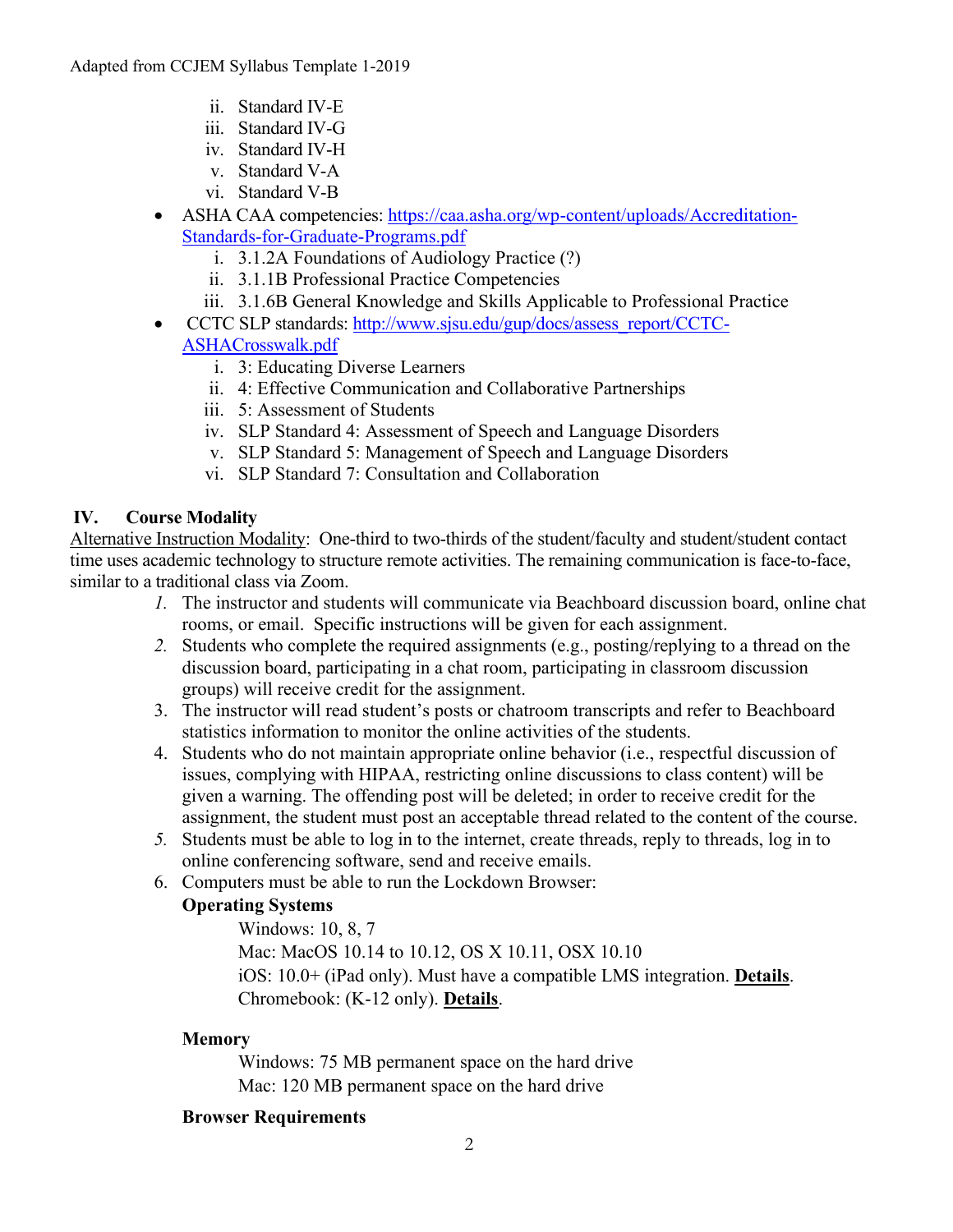LockDown Browser is a client application that is installed to a local computer. Both the Windows edition and the Mac edition of the browser are based on Chromium, Google's open source framework. Students do NOT need Google's Chrome browser installed; nor will this version affect a Chrome browser that's already installed.

## **Technical Support is available through the following venues:**

## **Academic Technology Services**

1250 Bellflower Blvd. AS Building, Rm 120, *[South Campus](https://daf.csulb.edu/maps/parking/index.html)* Long Beach, CA 90840

## **BeachBoard Support** (*AS-120)*

562.985.4959

[beachboard@csulb.edu](mailto:beachboard@csulb.edu)

(Walk-in service is available for BeachBoard Support during open hours.

M-Th, 8am-6pm

Friday, 8am-5pm

- *7.* In the event of technical breakdowns, students can submit assignments via email or submitting hard copies of the response to the instructor.
- 8. Students are expected to participate in all on-campus meetings to receive credit for the assignment. If there is a conflict with a field trip is scheduled at a time that is different than the normally scheduled class, the student must notify the instructor at least 2 weeks prior to the field trip. The student must provide documentation regarding the schedule conflict (i.e., what is the conflict, when was the conflicting event scheduled, and attempts at resolving the conflict). If all three criteria have been met, the instructor may propose an alternative assignment.
- 9. On-line tests will be administered via Lockdown Browser. All discussion posts, emails, chatroom participation must be completed with the student's personal CSULB username/ID. Academic honesty is important and any violations of academic honesty will be dealt with as outlined in Section XI, C: Cheating and Plagiarism.

## **V. Methods of Instruction**

A. Lecture

Lecture is used to present basic information about the topic, the basic concepts, principles, facts, or theories and elaboration of these. Guests will be invited to lecture to students.

B. Discussions

Discussions are encouraged throughout the class to facilitate critical thinking and ability to apply learned information to clinical practice.

C. Multi-media presentations

Lectures are presented through power point presentations. Course handouts, assigned articles, recorded lecturers, or video clips will be available on BeachBoard. Audios and videos will also be used to facilitate student learning.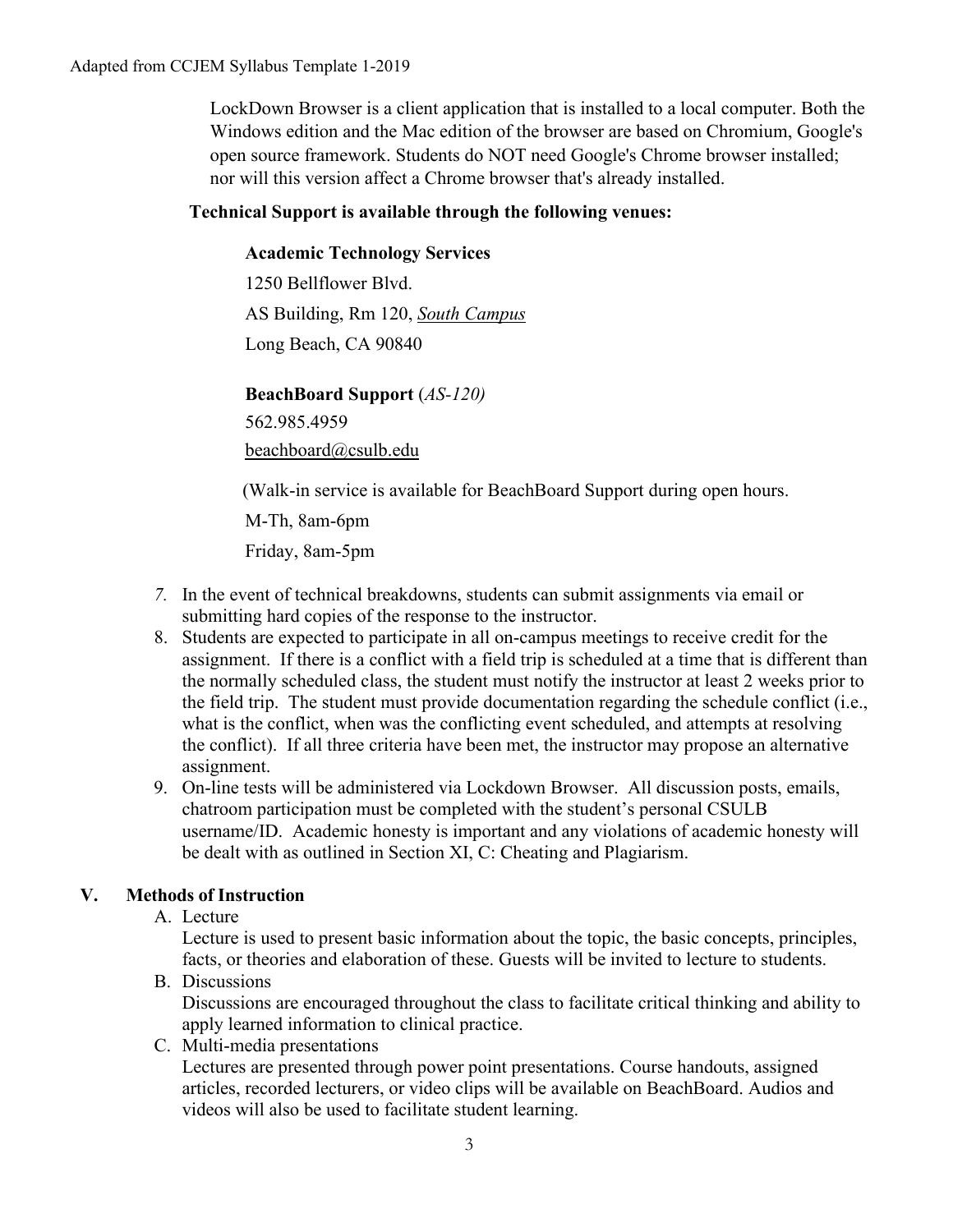D. On-Campus Field Trip Possible field trips to Nursing Department or Education Department.

## **VI. Extent and Nature of Technology Use**

A. Lectures utilize PowerPoint: Wireless internet access for use of D2L and other internet resources are required for small group projects

B. Online version of the course is through D2L (BeachBoard). Students will view lectures online, participate discussions as well as submit all assignments online.

Help with BeachBoard, email or other technology issues may be acquired by contacting the Technology Help Desk (562-985-4959 or [helpdesk@csulb.edu\)](mailto:helpdesk@csulb.edu).

## **VII. Text(s) and Other Required Materials**

Required Text:

CSULB Speech & Language Clinic Handbook

#### Recommended Textbook:

Hegde, M.N. & Davis, D. (2010). *Clinical methods and practicum in speech- language pathology* (5<sup>th</sup> ed.). New York: Delmar/Thomson Learning.

This comprehensive resource provides a well-rounded discussion of the clinical practicum, including basic organization and competency guidelines, ethical and behavioral conduct between the student and supervisor and with clients, and multicultural issues encountered in clinical practice.

#### **VIII. Topics to be Covered** See Appendix A

## **IX. Course Requirements**

- 1. **Clinic Procedures:** Students will read assigned modules and answer questions (multiple choice, fill in the blank, or true/false questions) that assess knowledge of information covered.
- 2. **Interpreting Assessment Results:** Students will use assessment results from clients (i.e., clients from CSULB Speech-Language Clinic or simulated clients) and practice reporting and interpreting the results. Students may also have the opportunity to practice administering assessment to other students/simulated clients, scoring, and interpreting those results.
- 3. **Multicultural Issues:** Students will read assigned module and answer questions (multiple choice, fill in the blank, or true/false questions) that assess knowledge of information covered. The module will also incorporate short-answer response which encourage self-reflection.
- 4. **Self-Evaluation Activities:** Students will be given prompts that will facilitate self-evaluation of their current goals, behavior management skills, data collection methods, etc.
- 5. **Discussion on Beachboard:** Students will post questions related to the content in the course or clinical experience. Students will collaborate with peers by responding to questions posted.
- 6. **Interprofessional Collaboration:** Students will read assigned module and answer questions (multiple choice, fill in the blank, true/false questions, or short answer questions) that assess knowledge of the differing roles of SLPs, SLPAs, interpreters, supervisors, and other medical professionals.
- **X. Methods of Evaluation for Grading** A. Course Assessments: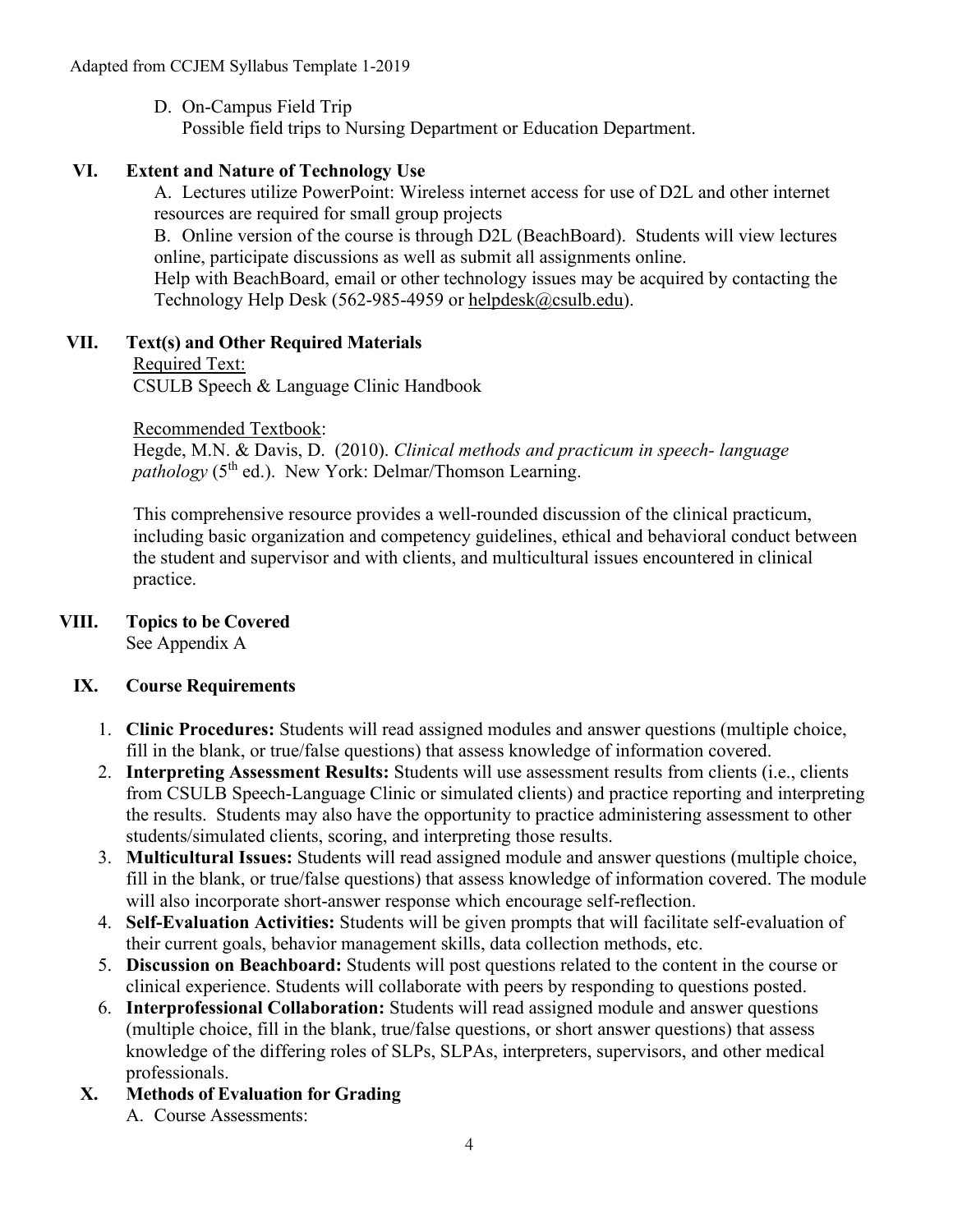| <b>Assignment</b>                           | Link to SLO      | <b>Points</b> | Percent |
|---------------------------------------------|------------------|---------------|---------|
| HIPAA & Digital Documentation Quiz          | 1                | 30            | 12%     |
| <b>Telepractice Module</b>                  | $\overline{2}$   | 10            | 4%      |
| <b>Behavior Management Module</b>           | 7                | 10            | 4%      |
| Peer Feedback Activity (3 @ 5 points)       | 2, 3, 5, 6, 9    | 15            | 6%      |
| Interpreter Module                          | 1, 4, 8          | 10            | 4%      |
| Self-Analysis: Part 1                       | 5, 6, 9          | 20            | 8%      |
| Self-Analysis: Part 2                       | 5, 6, 9          | 20            | 8%      |
| Simucase Clinical Simulation                | 1, 2, 3, 4, 5, 6 | 30            | 12%     |
| Simucase Debrief                            | 1, 2, 3, 4, 5, 6 | 10            | 4%      |
| <b>Ethics &amp; Multiculturalism Module</b> | 4                | 10            | 4%      |
| Planning for Your Internship                | 8                | 10            | 4%      |
| PreK ASHA NOMS Module                       | 3, 6             | 30            | 12%     |
| Final - PreK ASHA NOMS Test                 | 3,6              | 20            | 8%      |
| Final - Ethics & Multiculturalism Post Test | 4                | 18            | 7%      |
| Total                                       |                  | 243           | 100%    |

B. Course grades will be based on the following descriptive scale:

| <b>Earned Grade</b>           | Credit/No Credit |  |
|-------------------------------|------------------|--|
| A or B $(80-100\%)$           | Credit           |  |
| C, D, F, or WU ( $\leq$ 79.4) | No Credit        |  |

## **XI. Course Policies**

## **A. Statement of Non-discrimination**

California State University, Long Beach is committed to maintaining an inclusive learning community that values diversity and fosters mutual respect. All students have the right to participate fully in university programs and activities free from discrimination, harassment, sexual violence, and retaliation. Students who believe they have been subjected to discrimination, harassment, sexual violence, or retaliation on the basis of a protected status such as age, disability, gender, gender identity/expression, sexual orientation, race, color, ethnicity, religion, national origin, veteran/veteran status or any other status protected by law, should contact the Office of Equity & Diversity at (562) 985-8256, University Student Union (USU) Suite 301,<http://www.csulb.edu/depts/oed/>

## **B. Statement of Accessibility**

It is the student's responsibility to notify the instructor in advance of the need for accommodation of a university verified disability (PS 11-07, Course Syllabi and Standard Course Outlines). Students needing special consideration for class format and schedule due to religious observance or military obligations must notify the instructor in advance of those needs. Students who need special consideration for class schedules due to military obligations must notify the instructor at least one week in advance. Students who need special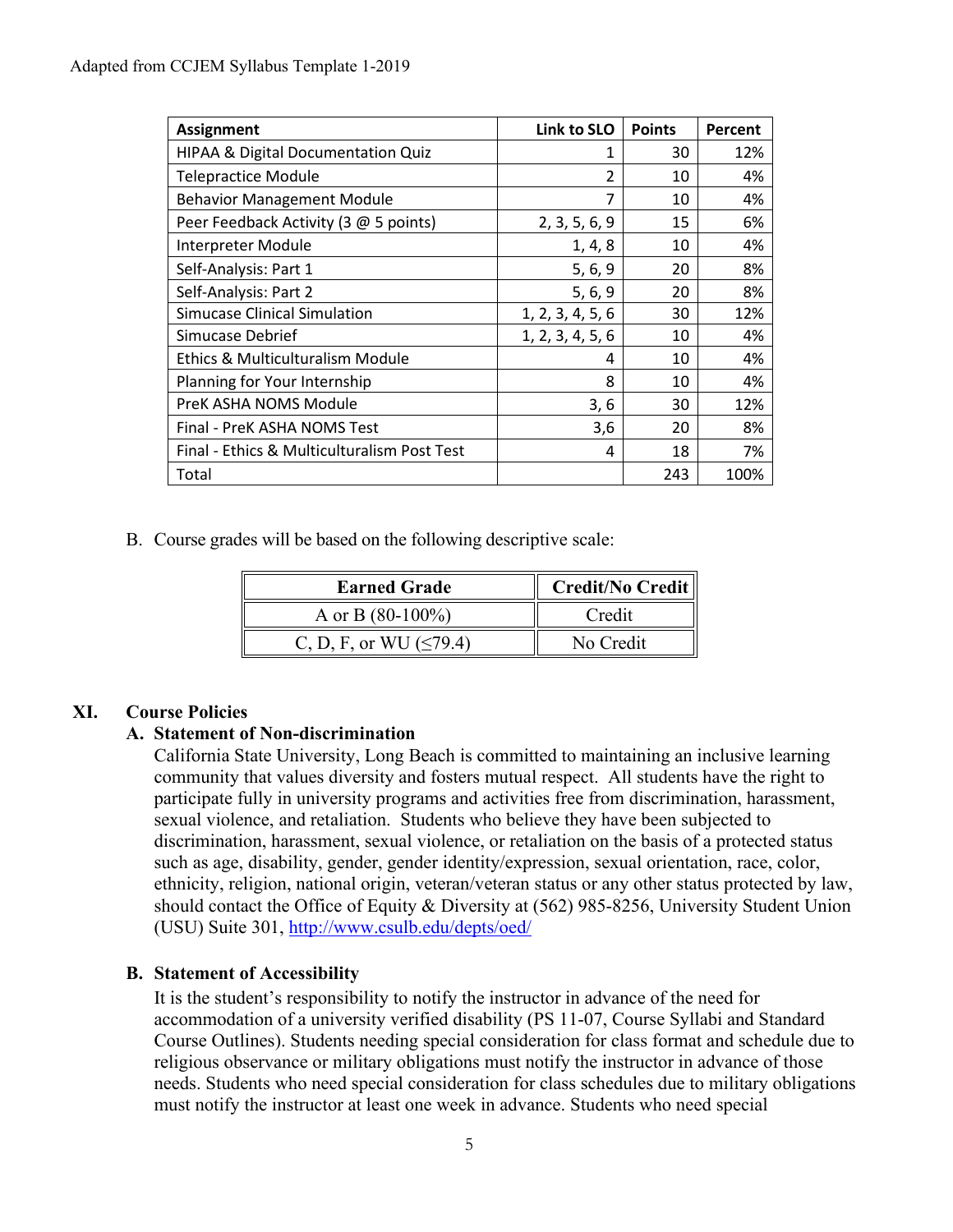consideration for established religious observances should be notify the instructor during the first week of instruction.

Students who require additional time or other accommodation for assignments must secure verification/assistance from the CSULB Bob Murphy Access Center (BMAC). BMAC offers a variety of support services such as retention services, case management, disability management, writing assistance and tutoring. You can make an appointment via the front desk at BMAC located at the **Student Success Center, #110**, or by phone at, **562-985- 5401** or via our new e-mail address **[BMAC@csulb.edu](mailto:BMAC@csulb.edu)**. The student is responsible for discussing his/her need with the instructor and for making appropriate arrangements. Please ask the instructor if you have any questions.

#### **C. Cheating and Plagiarism**

#### [http://catalog.csulb.edu/content.php?catoid=3&navoid=147&hl=Cheating+and+Plagiarism+&r](http://catalog.csulb.edu/content.php?catoid=3&navoid=147&hl=Cheating+and+Plagiarism+&returnto=search#cheating-and-plagiarism) [eturnto=search#cheating-and-plagiarism\)](http://catalog.csulb.edu/content.php?catoid=3&navoid=147&hl=Cheating+and+Plagiarism+&returnto=search#cheating-and-plagiarism)

Definition of Plagiarism: Plagiarism is defined as the act of using the ideas or work of another person or persons as if they were one's own, without giving credit to the source. Such an act is not plagiarism if it is ascertained that the ideas were arrived at through independent reasoning or logic or where the thought or idea is common knowledge. Acknowledgement of an original author or source must be made through appropriate references, i.e., quotation marks, footnotes, or commentary. Examples of plagiarism include, but are not limited to, the following: the submission of a work, either in part or in whole, completed by another; failure to give credit for ideas, statements, facts, or conclusions that rightfully belong to another; in written work, failure to use quotation marks when quoting directly from another, whether it be a paragraph, a sentence, or even a part thereof; or close and lengthy paraphrasing of another's writing or programming. A student who is in doubt about the extent of acceptable paraphrasing should consult the instructor. Students are cautioned that, in conducting their research, they should prepare their notes by (a) either quoting material exactly (using quotation marks) at the time they take notes from a source or (b) departing completely from the language used in the source, putting the material into their own words. In this way, when the material is used in the paper or project, the student can avoid plagiarism resulting from verbatim use of notes. Both quoted and paraphrased materials must be given proper citations.

Definition of Cheating: Cheating is defined as the act of obtaining or attempting to obtain or aiding another to obtain academic credit for work by the use of any dishonest, deceptive or fraudulent means. Examples of cheating during an examination would include, but not be limited to the following: copying, either in part or in whole, from another test or examination; discussion of answers or ideas relating to the answers on an examination or test unless such discussion is specifically authorized by the instructor; giving or receiving copies of an exam without the permission of the instructor; using or displaying notes; using "cheat sheets," or other information or devices inappropriate to the prescribed test conditions, as when the test of competence includes a test of unassisted recall of information, skill, or procedure; allowing someone other than the officially enrolled student to represent the same. Also included are plagiarism as defined and altering or interfering with the grading procedures. It is often appropriate for students to study together or to work in teams on projects. However, such students should be careful to avoid use of unauthorized assistance and to avoid any implication of cheating, by such means as sitting apart from one another in examinations, presenting the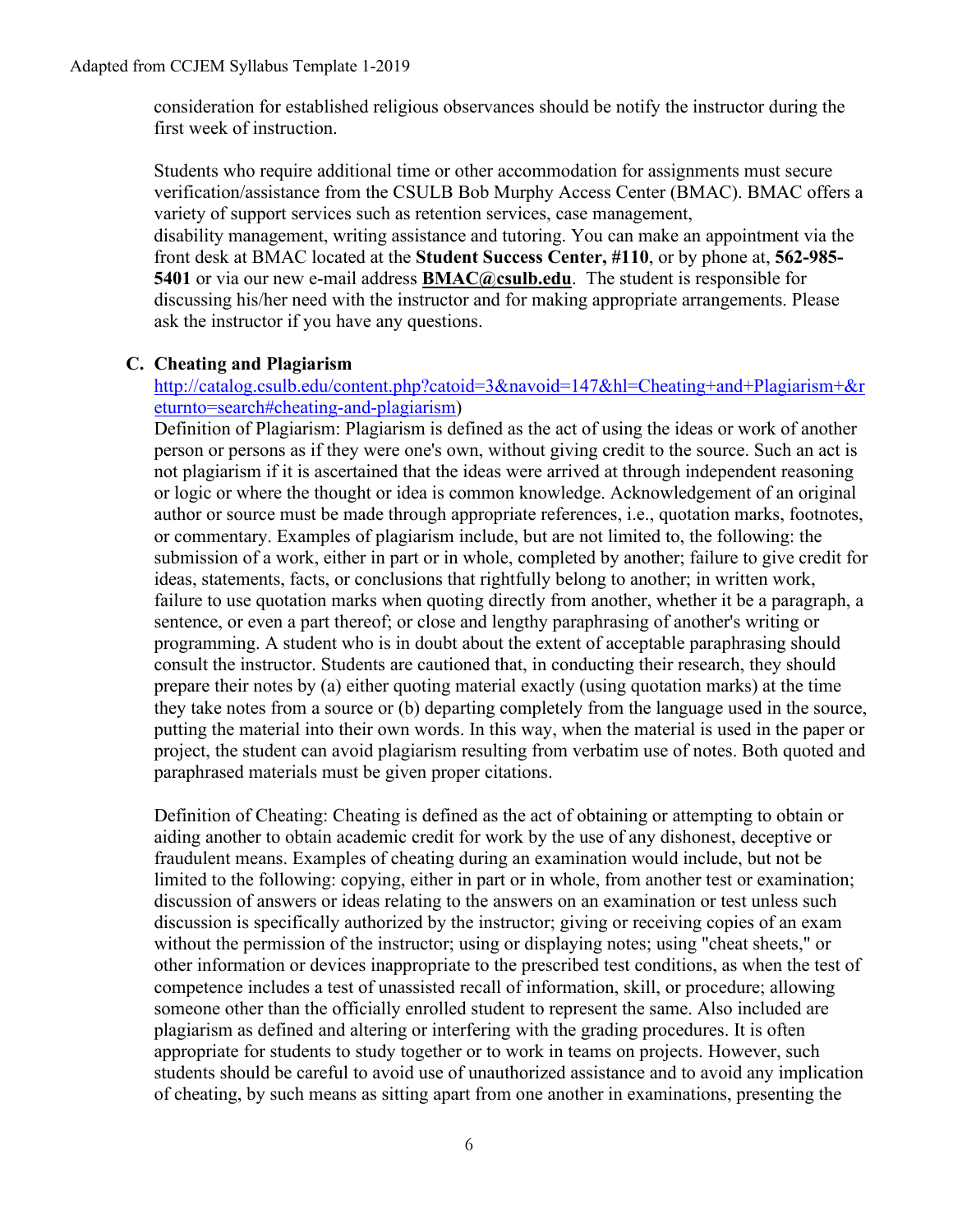work in a manner which clearly indicates the effort of each individual, or such other methods as are appropriate to the particular course.

Academic Action Options: One or more of the following academic actions are available to the faculty member who finds a student has been cheating or plagiarizing. These options may be taken by the faculty member to the extent that the faculty member considers the cheating or plagiarism to manifest the student's lack of scholarship or to reflect on the student's lack of academic performance in the course. These actions may be taken without a request for or before the receipt of a Report from the Academic Integrity Committee.

- 1. Review No action
- 2. An oral reprimand with emphasis on counseling toward prevention of further occurrences
- 3. A requirement that the work be repeated
- 4. Assignment of a score of zero (0) for the specific demonstration of competence, resulting in the proportional reduction of final course grade
- 5. Assignment of a failing final grade
- 6. Referral to the Office of Judicial Affairs for possible probation, suspension, or expulsion.

## **D. Attendance Policy**

<http://catalog.csulb.edu/content.php?catoid=3&navoid=147#class-attendance>

Students may have a valid reason to miss a class. When any of the following reasons directly conflict with class meeting times, students are responsible for informing faculty members of the reason for the absence and for arranging to make up missed assignments, tests, quizzes, and class work insofar as this is possible. Excused absences include, but are not limited to:

- 1. Illness, injury to the student, or medical conditions, including those related to pregnancy
- 2. Death, injury, or serious illness of an immediate family member. An immediate family member is defined as a close relative, or a person residing in the immediate household of the student.
- 3. Religious reasons (California Education Code section 89320)
- 4. Jury duty, military service, or other government obligation
- 5. University sanctioned or approved activities (examples include but are not limited to artistic performances, participation in scholarly conferences and presentations, intercollegiate athletic activities, student government, required class field trips, etc.)

Faculty members are not obligated to consider other absences as excused. The earliest possible notification is preferred for all excused absences. Advance notification (minimally one week in advance) is required and verification may be requested for the following absences: Jury duty, military service, or other government obligation; religious reasons; university-sanctioned or approved activities.

## **E. Withdrawal Policy**

Regulations governing the refund of student fees in the California State University system are prescribed by the CSU Board of Trustees; see California Code of Regulations, Title 5, Education, Section 41802.

[\(http://catalog.csulb.edu/content.php?catoid=3&navoid=147#cancellation-of-registration-or](http://catalog.csulb.edu/content.php?catoid=3&navoid=147#cancellation-of-registration-or-withdrawal-from-csulb)[withdrawal-from-csulb\)](http://catalog.csulb.edu/content.php?catoid=3&navoid=147#cancellation-of-registration-or-withdrawal-from-csulb)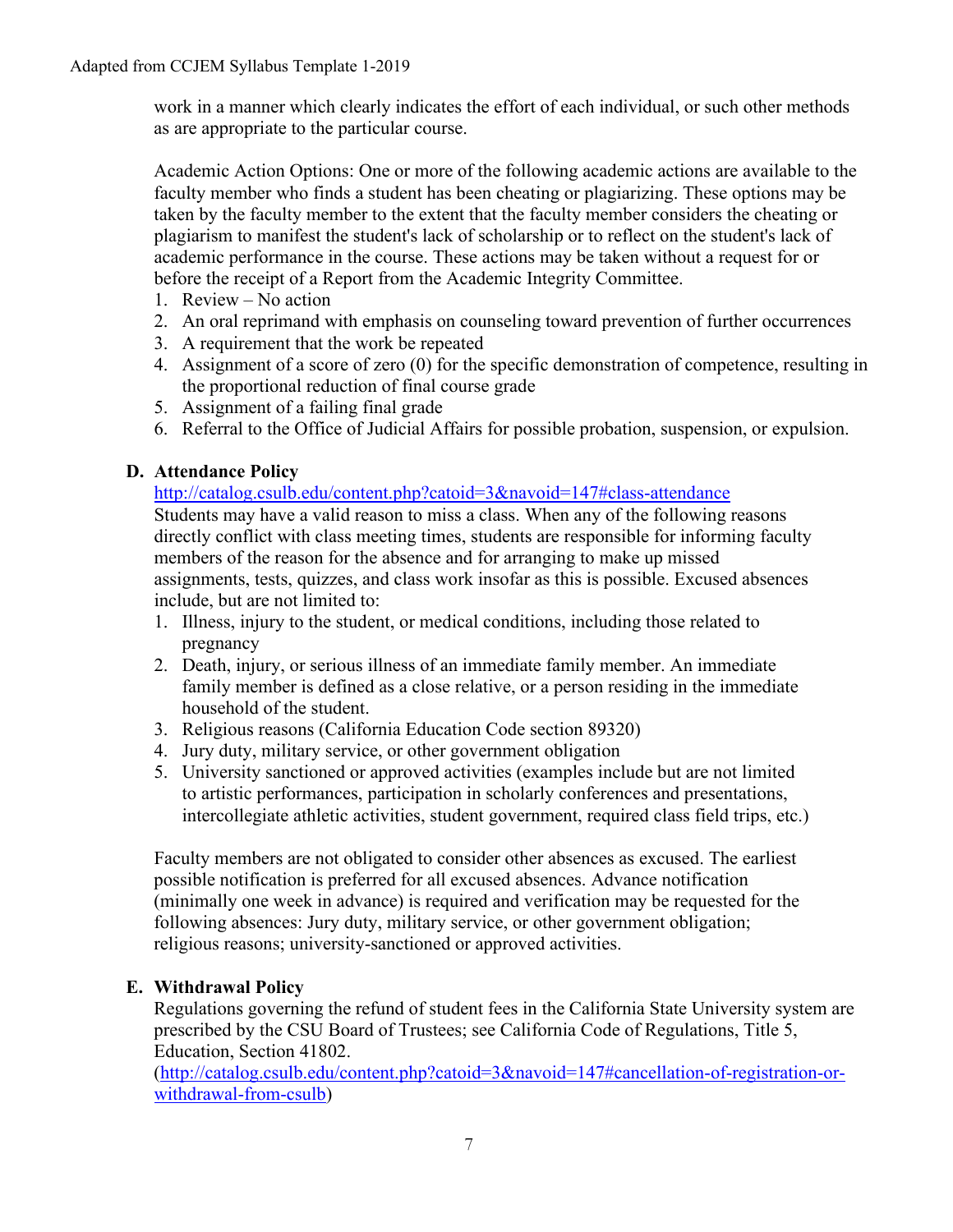- 1. Withdrawal during the first two weeks of instruction: Students may withdraw during this period and the course will not appear on their permanent records.
- 2. Withdrawal after the second week of instruction and prior to the final three weeks of the regular semester (20% of a non-standard session) of instruction: Withdrawals during this period are permissible only for serious and compelling reasons. The approval signatures of the instructor and school director are required. The request and approvals shall state the reasons for the withdrawal. Students should be aware that the definition of "serious and compelling reasons" as applied by faculty and administrators may become narrower as the semester progresses. Copies of such approvals are kept on file by Enrollment Services.
- 3. Withdrawal during the final three weeks of instruction: Withdrawal during the final three weeks of instruction is not permitted except in cases such as accident or serious illness where the circumstances causing the withdrawal are clearly beyond the student's control and the assignment of an Incomplete is not practical. Ordinarily, withdrawal in this category will involve total withdrawal from the campus except that a Credit/No Credit grade or an Incomplete may be assigned for other courses in which sufficient work has been completed to permit an evaluation to be made. Request for permission to withdraw under these circumstances must be made in writing on forms available from Enrollment Services. The requests and approvals shall state the reasons for the withdrawal. These requests must be approved by the instructor of record, school director (or designee), college dean (or designee), and the academic administrator appointed by the president to act in such matters. Copies of such approvals are kept on file by Enrollment Services.
- 4. Limits on Withdrawal: No undergraduate student may withdraw from more than a total of 18 units. This restriction extends throughout the entire undergraduate enrollment of a student at CSULB for a single graduation, including special sessions, enrollment by extension, and re-enrolling after separation from the University for any reason. The following exceptions apply:
	- a) Withdrawals prior to the end of the second week of a semester (13%) of instruction at CSULB,
	- b) Withdrawals in terms prior to fall 2009 at CSULB,
	- c) Withdrawals at institutions other than CSULB, and
	- d) Withdrawals at CSULB for exceptional circumstances such as serious illness or accident (the permanent academic record will show these as a WE to indicate the basis for withdrawal).
- 5. Medical Withdrawal: CSULB may allow a student to withdraw without academic penalty from classes if the following criteria are met:
	- a) A completed Medical Withdrawal Form, including any required documentation, is submitted to Enrollment Services before the end of the semester, and
	- b) The student presents evidence to demonstrate that a severe medical or debilitating psychological condition prevented the student from attending and/or doing the required work of the courses to the extent that it was impossible to complete the courses.

## **F. Campus Behavior**

1. CSULB Statement on Civility and acts of Violence: "California State University, Long Beach, takes pride in its tradition of maintaining a civil and non-violent learning, working, and social environment. Civility and mutual respect toward all members of the University community are intrinsic to the establishment of excellence in teaching and learning. They also contribute to the maintenance of a safe and productive workplace and overall healthy campus climate. The University espouses and practices zero tolerance for violence against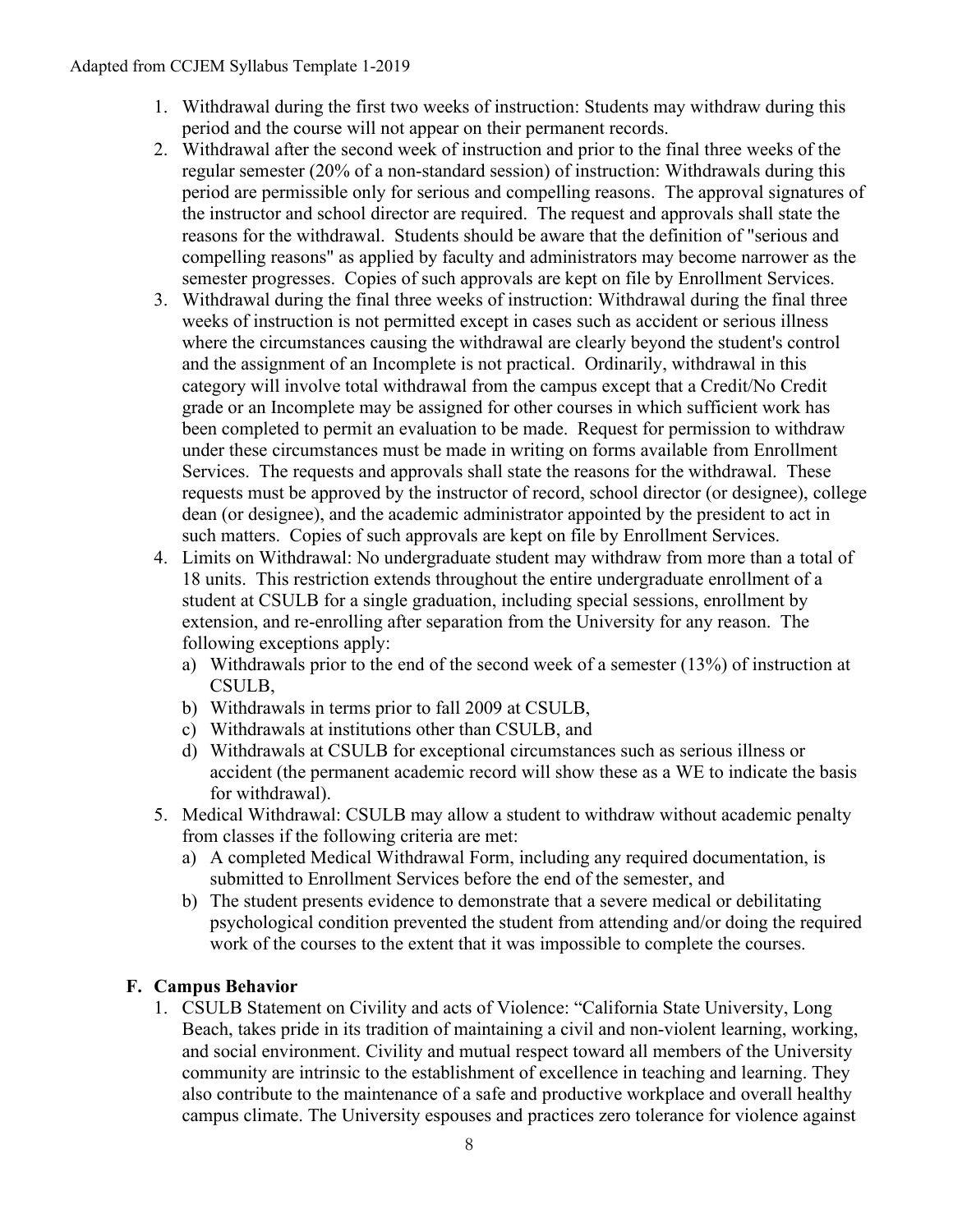any member of the University community (i.e., students, faculty, staff, administrators, and visitors). Violence and threats of violence not only disrupt the campus environment, they also negatively impact the University's ability to foster open dialogue and a free exchange of ideas among all campus constituencies"

To fulfill this policy, the University strives: 1) to prevent violence from occurring; and 2) to enforce local, state, and federal laws, as well as University regulations, regarding such conduct. The University also has established procedures for resolving and/or adjudicating circumstances involving violence, as well as threats of violence. A threat of violence is an expression of intention that implies impending physical injury, abuse, or damage to an individual or his/her belongings. All allegations of such incidents (i.e., acts and threats) will be aggressively investigated. Allegations that are sustained may result in disciplinary action up to and including dismissal from employment, expulsion from the University, and/or civil and criminal prosecution.

Members of the campus community are encouraged to promptly report any acts of violence, threats of violence, or other behavior which by intent, act, or outcome harm themselves or others. (Approved October 1997) (CSULB Catalog).

- 2. Preferred Gender Pronoun- This course affirms people of all gender expressions and gender identities. If you prefer to be called a different name than what is on the class roster, please let me know. Feel free to correct me on your preferred gender pronoun. You may also change your name for BeachBoard and MyCSULB without a legal name change. To submit a request, go to MyCSULB/Personal Information/Names. If you have any questions or concerns, please do not hesitate to contact your instructor.
- 3. Classroom Expectations- All students of the California State University system must adhere to the Student Conduct Code as stated in Section 41301 of the Title 5 of the California Code of Regulations, as well as all campus rules, regulations, codes and policies. Students, as emerging professionals, are expected to maintain courtesy, respect for difference, and respect for the rights of others.

*\*Modified Alternative Mode of Instruction (MAMI) Considerations:* **Zoom Netiquette** This term refers to etiquette with technology while using Zoom. A few things to keep in mind are:

- Dress appropriately as if you were sitting in a face-to-face class.
- While not required, **it is strongly suggested you keep your video on to maintain the strong interpersonal quality of a traditional face to face class.** If there are personal circumstances preventing you from keeping your video on, please reach out to me directly to discuss alternative ways of maintain active classroom engagement.
- Think about your background remove items that may be distracting to others, including distracting virtual backgrounds. I suggest sitting in front of a blank wall if you can.
- Speak to the camera and not the screen.
- Raise your hand to speak and don't interrupt others while speaking.
- Keep microphone muted when you are not speaking—this will prevent inadvertent noises, such as coughs, rattling papers, or chair squeaks, from interrupting others
- Make use of Zoom's chat function.
- Use your full name to identify yourself in Zoom.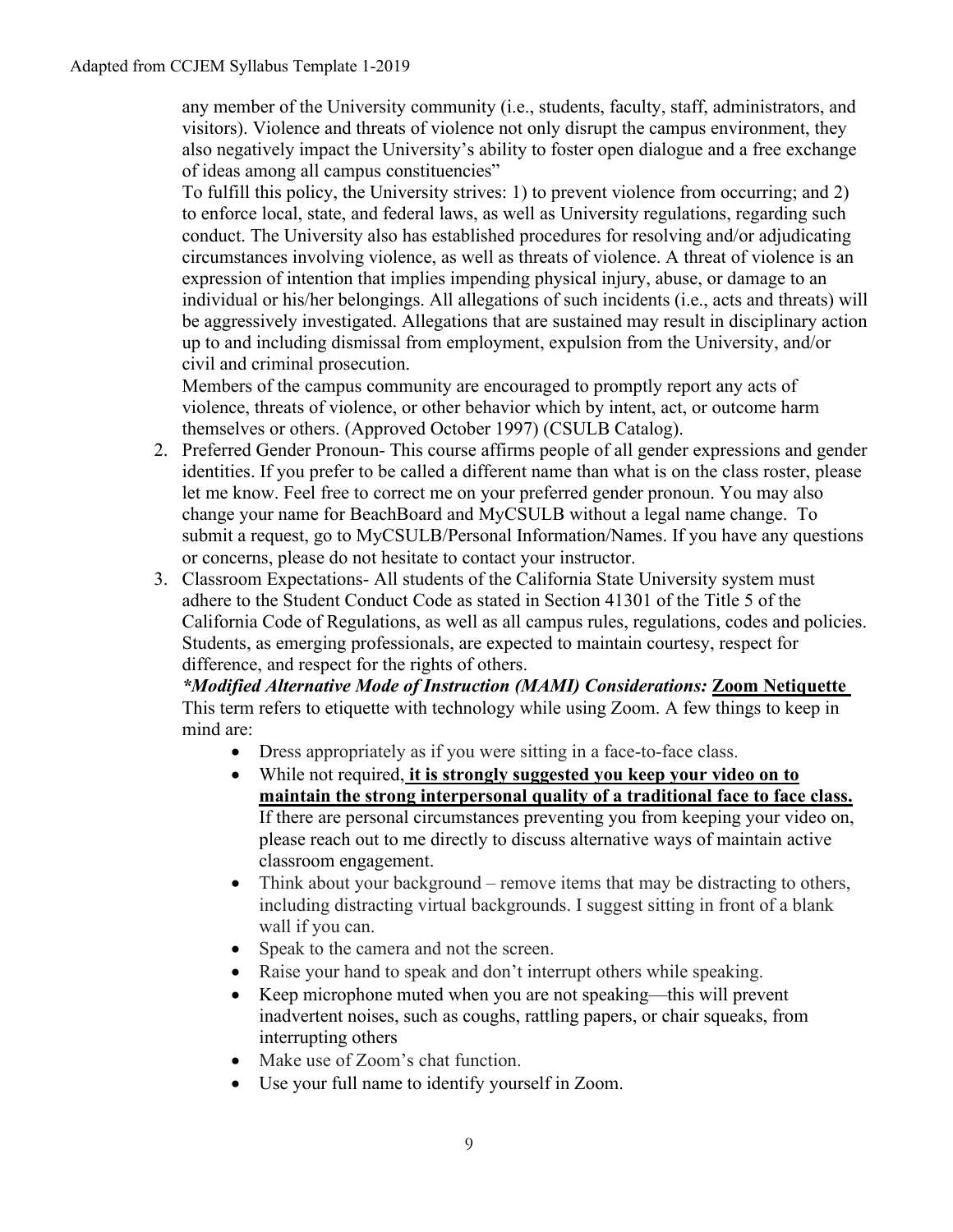• Close any windows or programs open on your device that are unrelated to your meeting.

For further information, please see "Zoom Meetings Best Practices" from California State University, Long Beach at [https://www.csulb.edu/academic-technology](https://www.csulb.edu/academic-technology-services/instructional-design/zoom-meetings-best-practices)[services/instructional-design/zoom-meetings-best-practices](https://www.csulb.edu/academic-technology-services/instructional-design/zoom-meetings-best-practices)

Unprofessional and Disruptive Behavior

It is important to foster a climate of civility in the classroom where all are treated with dignity and respect. Therefore, students engaging in disruptive or disrespectful behavior in class will be counseled about this behavior. If the disruptive or disrespectful behavior continues, additional disciplinary actions may be taken.

4. Social Media Policy

Social media is an umbrella term that encompasses the various activities that integrate technology, social interaction, and content creation. Social media includes technology (computers, phones, tablets) and is used in various forms (blogs, wikis, photo and video sharing, podcasts, social networking, mashups, virtual worlds, etc.). Means of accessing social media may include applications (Facebook, Instagram, Twitter, Skype, Snap Chat, YouTube, etc.). These devices and applications are subject to having content transmitted to others, with or without consent from the original author.

- A. All students are expected to follow the CSULB Social Media Guideline [http://www.csulb.edu/sites/default/files/groups/marketing](http://www.csulb.edu/sites/default/files/groups/marketing-communications/accessibleversionfinalapril2018-jmp.pdf)[communications/accessibleversionfinalapril2018-jmp.pdf](http://www.csulb.edu/sites/default/files/groups/marketing-communications/accessibleversionfinalapril2018-jmp.pdf)
- B. Per the Health Insurance Portability and Accountability Act of 1996 (HIPAA) regulation[shttps://www.hhs.gov/hipaa/for-p](https://www.hhs.gov/hipaa/for-)rofessionals/privacy/special-topics/deidentification/index.html, no information, pictures, videos or descriptions of clients/families can be posted on social media sites. Please see the full HIPAA policy in the Clinical Practicum Handbook. Violation of HIPAA regulations may result in disciplinary action being taken by the University against the student. The SLP Department takes all violations of HIPAA regulations and the Social Media Policy seriously. Sanctions imposed on violators vary with the seriousness of the violation, ranging from a written reprimand, to dismissal from the graduate program.
- C. Students should use caution and good judgment when posting information to electronic communications and social networking sites, both personal and those that are related to the CSULB and/or the Department of Speech-Language Pathology.

Students should follow the criteria below:

- A. No posting, photos, or recordings are allowed during class or clinical experience except when approved by the faculty member or supervisor responsible for the learning experience. Under no circumstances will a client be photographed without a signed photo release from that individual. Students and faculty should obtain verbal permission from friends or colleagues before posting on social media.
- B. Using social media for sharing of class material with anyone who is not enrolled in the course and sharing of academic assessment material (e.g. tests) without express permission from the instructor is explicitly prohibited.
- C. Careful consideration should be given to any posting on social networks. Students create personal public images with these posts. However, they also represent the SLP Department, CSULB, and the field of speech-language pathology.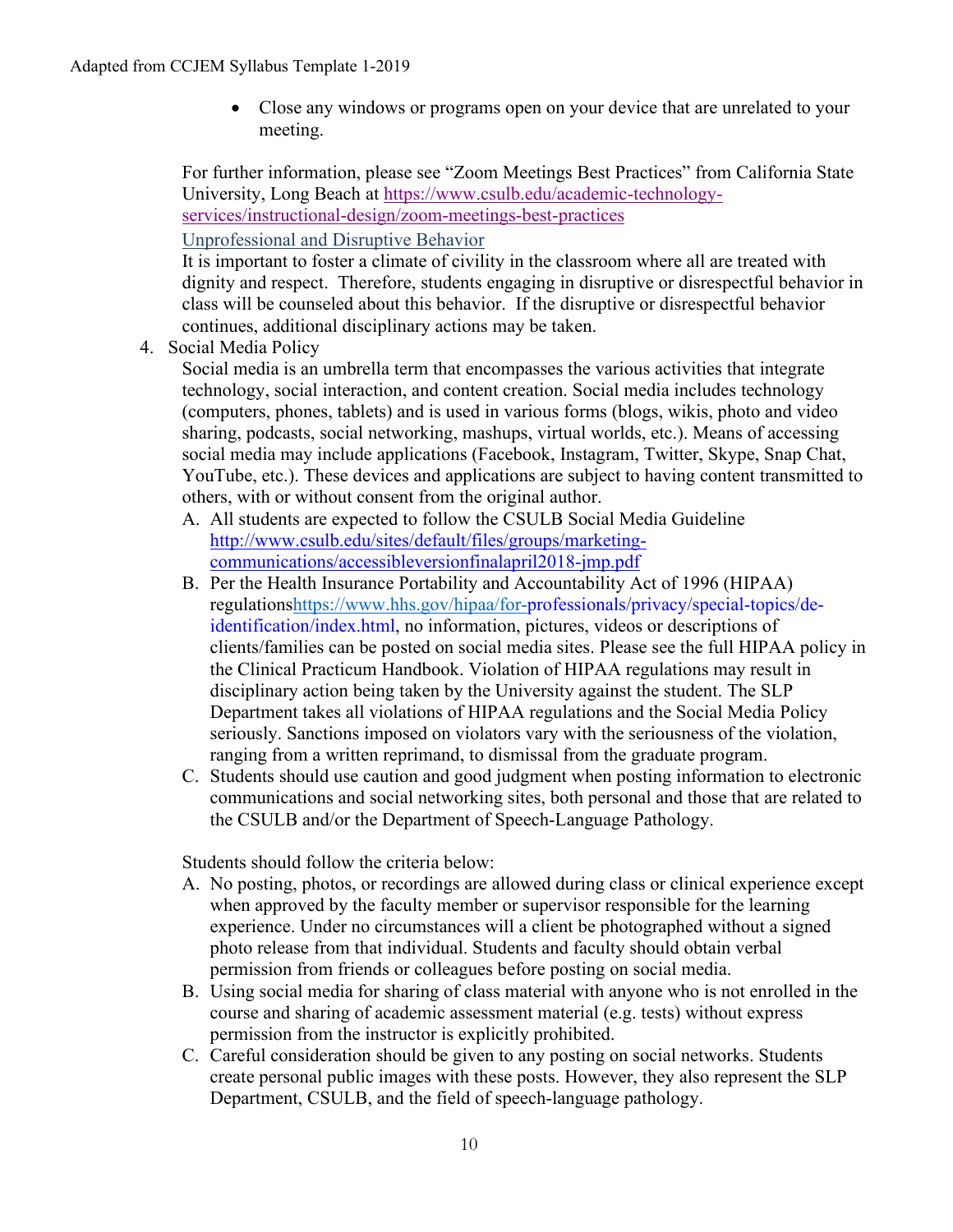- D. Students should carefully consider the way they describe the program, clinical assignments, and professional experiences. Respectfulness and professionalism are expected. Use of social media that results or could result in individual or group harm, physical or emotional (e.g., damage to an individual's personal or public reputation or harassment resulting in personal or public humiliation of others), will not be tolerated. Violations of these professional behavior standards will result in the following tiered consequences
- A. First occurrence: Student receives a verbal and written warning which is placed in the student's file. The student must meet with the graduate program coordinator.
- B. Second occurrence: Student will be reported to the College and University. Consequences of violations will be determined by the Department, College, and University after a full investigation.
- 5. Unprofessional and Disruptive Behavior- It is important to foster a climate of civility in the classroom, where all are treated with dignity and respect. Therefore, students engaging in disruptive or disrespectful behavior in class will be counseled about this behavior. If the disruptive or disrespectful behavior continues, additional disciplinary actions may be taken.